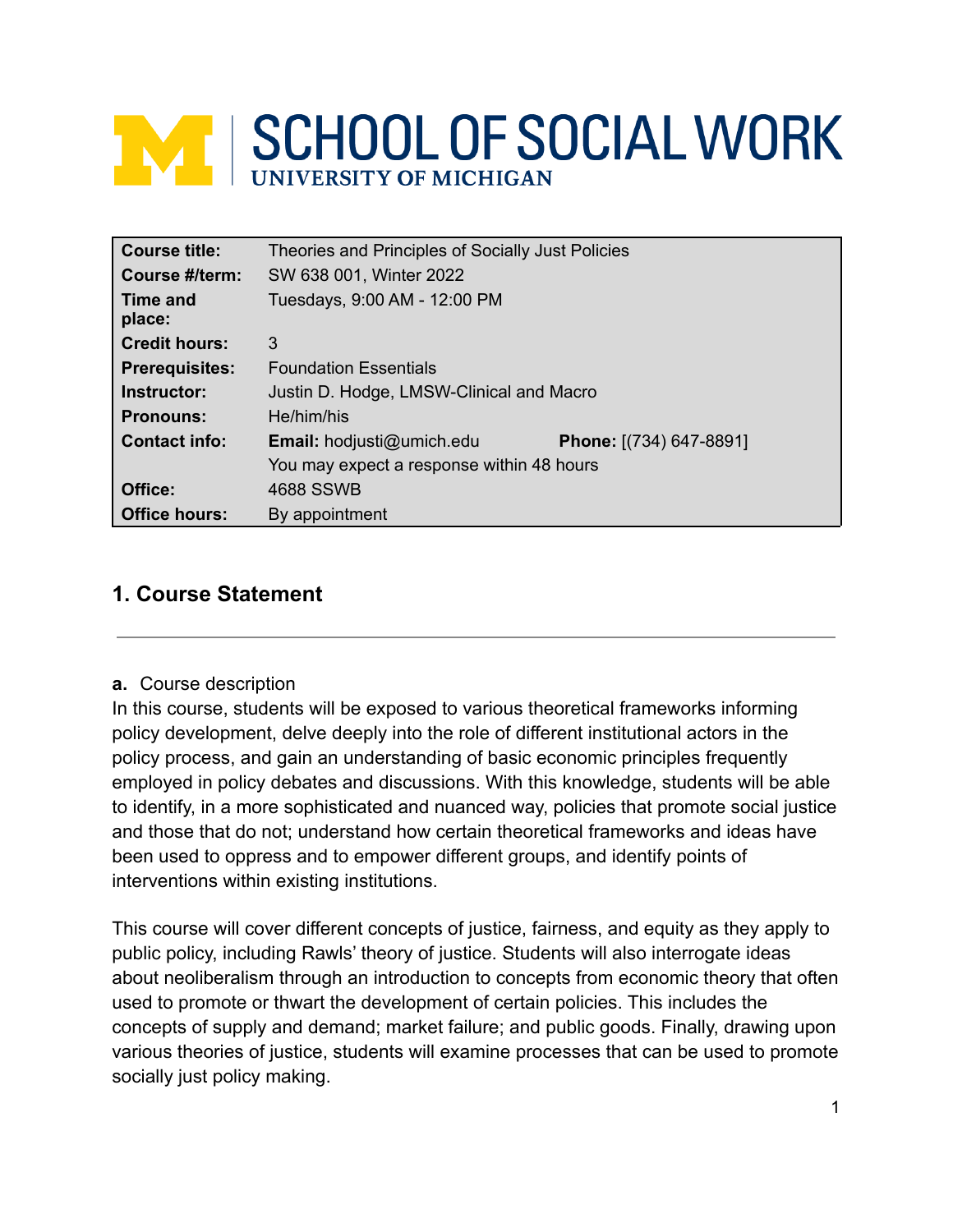## **b.** Course objectives and competencies

In this course, students will learn how to:

- Identify how economic theories inform public policy debates and describe the consequences for social justice
- Understand the basic nature of supply and demand, markets, public goods, and other economic concepts;
- Describe and identify various theoretical frameworks of social justice and how they relate to public policy;
- Identify and explain processes that would promote socially just policy making;
- Apply the principles of social justice to critically analyze public policies;
- Determine opportunities to advance social justice within existing political and policy institutions;

# **c.** Course design

This course will use multiple methods including but not limited to: lectures, case studies, readings, guest speakers, discussions, written assignments, individual and group exercises. The course will be offered primarily in person, although occasionally materials may be presented online.

# **d.** Intensive focus on PODS

This course integrates PODS content and skills with a special emphasis on the identification of theories, practice and/or policies that promote social justice, illuminate injustices and are consistent with scientific and professional knowledge. Through the use of a variety of instructional methods, this course will support students developing a vision of social justice, learn to recognize and reduce mechanisms that support oppression and injustice, work toward social justice processes, apply intersectionality and intercultural frameworks and strengthen critical consciousness, self-knowledge and self-awareness to facilitate PODS learning.

This course encourages students to develop critical thinking skills so that they can understand the ways in which various economic and political theories are used in the policy process and how those frameworks can promote social justice or can oppress individuals and groups (Critical Contextual Thinking; Critical Awareness). Students will use principles of social justice to examine current public policy debates and to interrogate various institutions and economic models (Critical Contextual Thinking; Critical Awareness; Conflict, Dialog, and Community). Using knowledge gained in the course, students will be able to identify points of interventions within existing institutions to promote socially just policies (Actions Toward Social Justice Vision).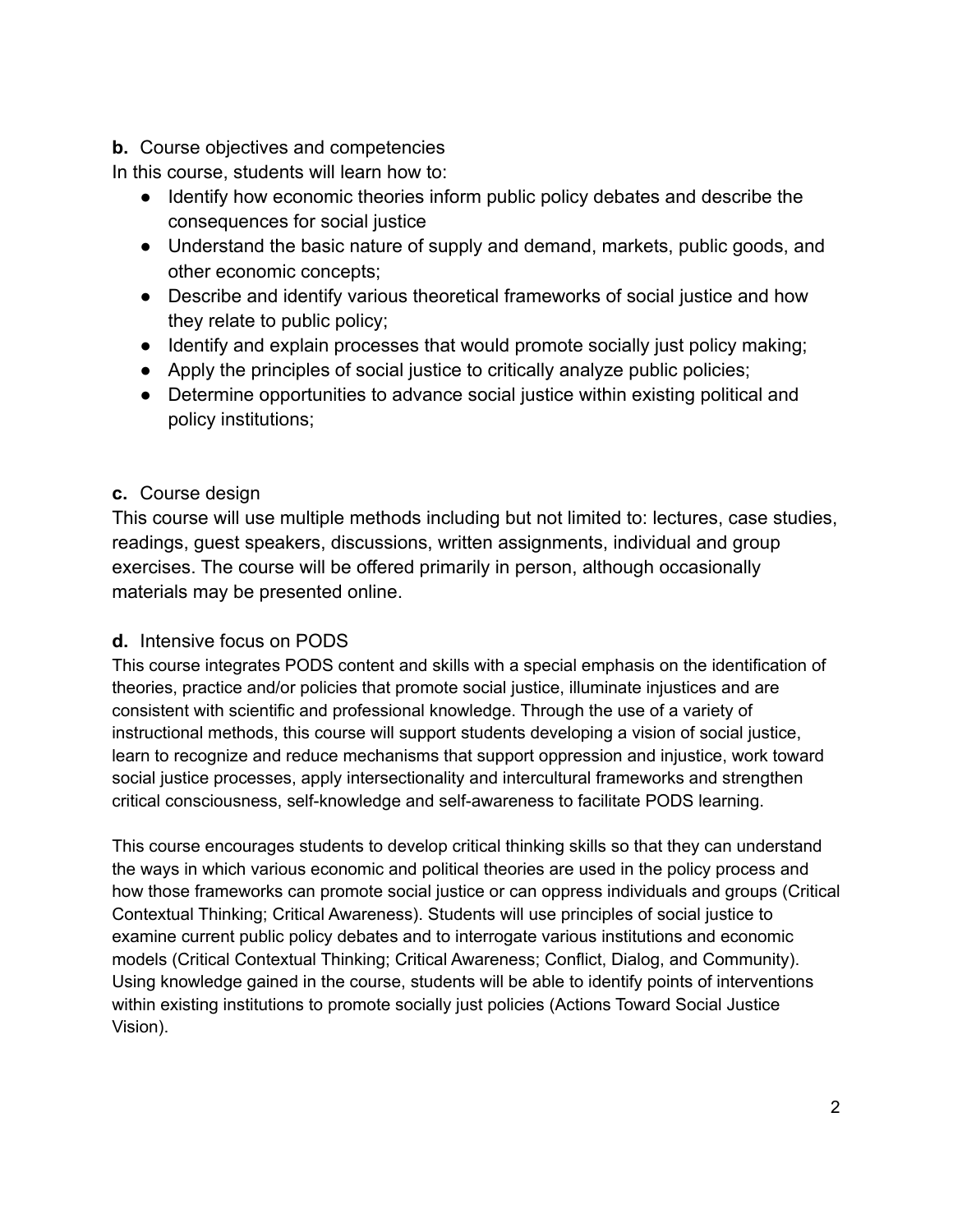# **2. Class Requirements**

## **a. Text and class materials**

All materials will be provided on Canvas. In order for us to have in-depth and meaningful discussions, students are expected to come to class having read the assigned material. Some of the readings are dense and contain ideas about which you may be unfamiliar- just try your best and come to class with lots of questions!

#### **b. Class schedule**

| Date/Time                             | Agenda                                                                                                                                                                                                                  | <b>Required Readings &amp;</b><br><b>Assignments</b>                                                                                                                       |
|---------------------------------------|-------------------------------------------------------------------------------------------------------------------------------------------------------------------------------------------------------------------------|----------------------------------------------------------------------------------------------------------------------------------------------------------------------------|
| <b>Session 1</b><br><b>January 11</b> | What do we mean be<br>"socially just" in the context<br>of public policy? What are<br>your criteria for "justness?"                                                                                                     | <b>Read This: Syllabus</b>                                                                                                                                                 |
| <b>Session 2</b><br>January 18        | <b>Overview of Western</b><br>theories informing public<br>policy: utilitarianism;<br>Rawls' principles;<br>libertarianism; others                                                                                      | <b>Read This: Rawls, "A</b><br>Theory of Justice"<br>(excerpt)<br>Michael Reisch, "Defining<br>Social Justice in an Unjust<br>World"                                       |
| <b>Session 3</b><br><b>January 25</b> | Human rights and the<br>capabilities approaches<br>What are the strengths and<br>weaknesses of a human<br>rights-based approach to<br>public policy? How can the<br>capabilities approach be<br>translated into policy? | <b>Read This: United Nations</b><br>Declaration of Human<br><b>Rights</b><br>Batliwala, "When Rights go<br>Wrong<br>Sen, Development as<br>Freedom, intro and chapter<br>1 |
| <b>Session 4</b>                      | Anti-colonial thought and                                                                                                                                                                                               | <b>Read This: Fanon, The</b>                                                                                                                                               |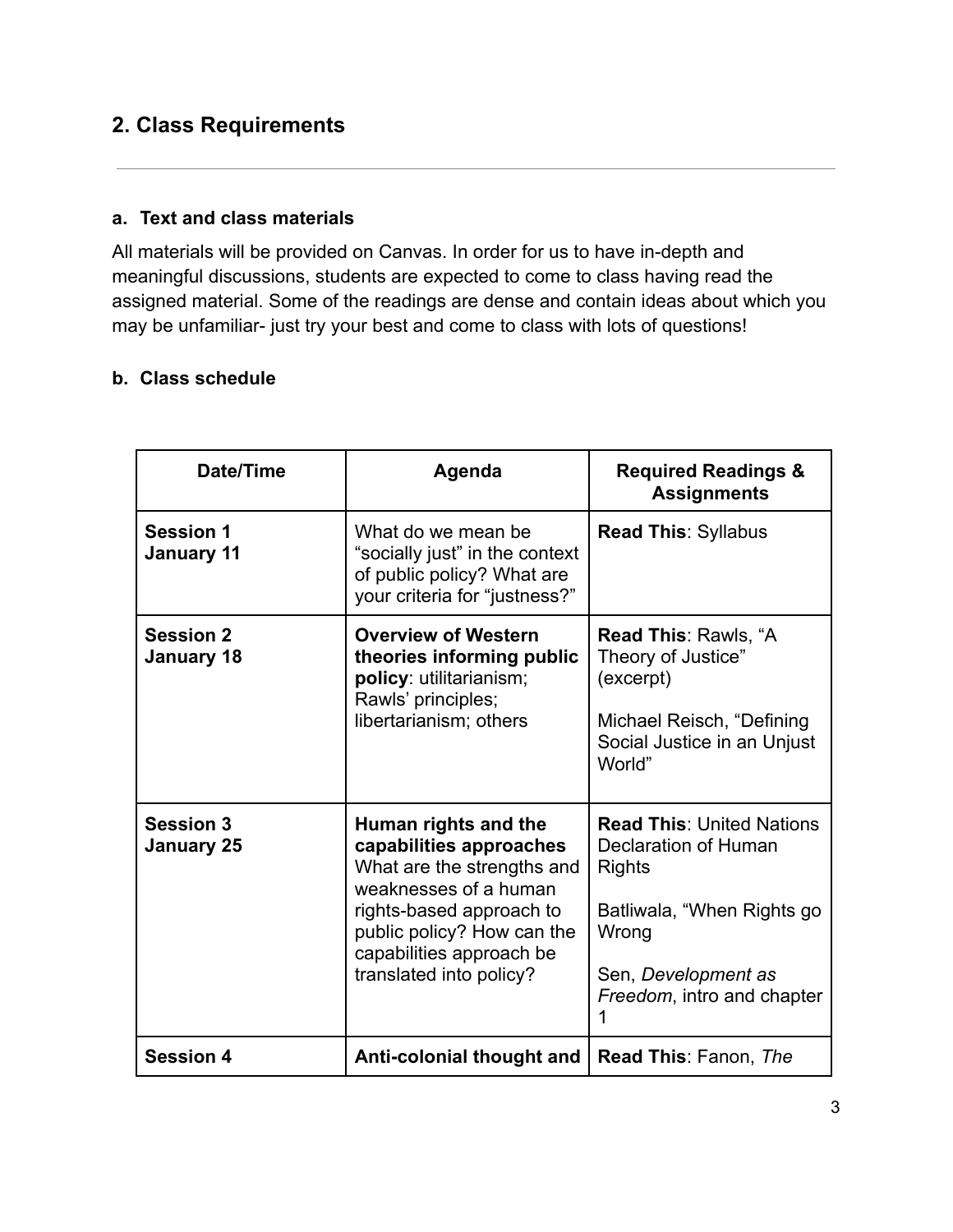| <b>February 1</b>                      | social justice                                                                                                                                                                                                                                                                                                                                             | Wretched of the Earth,<br>chapter 1<br>Bassett, "No Justice, No<br>Health"<br><b>Watch This: The Black</b><br><b>Panthers and Social Policy</b>                                                                                                                                |
|----------------------------------------|------------------------------------------------------------------------------------------------------------------------------------------------------------------------------------------------------------------------------------------------------------------------------------------------------------------------------------------------------------|--------------------------------------------------------------------------------------------------------------------------------------------------------------------------------------------------------------------------------------------------------------------------------|
| <b>Session 5</b><br><b>February 8</b>  | Pedagogy of the<br><b>Oppressed and Policy</b>                                                                                                                                                                                                                                                                                                             | <b>Read This: Freire,</b><br>Pedagogy of the<br>Oppressed, chapters 2 & 4<br><b>Watch This: Theater of the</b><br><b>Oppressed NYC</b>                                                                                                                                         |
| <b>Session 6</b><br><b>February 15</b> | <b>Understanding economic</b><br>theory.<br>Efforts to promote social<br>justice are often<br>constrained or hampered<br>by economic systems.<br>Moreover, public policy in<br>much of the Western world<br>is deeply influenced by<br>economic theory.<br>We'll spend 2 sessions<br>examining some of the<br>fundamental principles of<br>microeconomics. | <b>Due:</b> Applying Theory to<br><b>Current Events - Part 1</b><br><b>Read This: Wheelen, "The</b><br><b>Power of Markets"</b><br>Friedman, "Capitalism and<br>Freedom" (excerpt)<br><b>Watch This: Recorded</b><br>Lecture on Canvas by<br><b>Professor Kristin Seefeldt</b> |
| <b>Session 7</b><br><b>February 22</b> | <b>Alternative Economic</b><br><b>Views</b><br><b>Modern Monetary Theory</b><br>(MMT) and Stratification<br>Economics are two<br>alternative views of macro<br>and micro economic<br>functioning- do these views<br>do a better job of<br>promoting social justice?                                                                                        | <b>Read This: "What if the</b><br><b>Federal Deficit Actually</b><br>Didn't Matter?"<br><b>Watch This: Interview with</b><br><b>Darrick Hamilton</b><br>Recorded Lecture on<br>Canvas by Professor<br><b>Kristin Seefeldt</b>                                                  |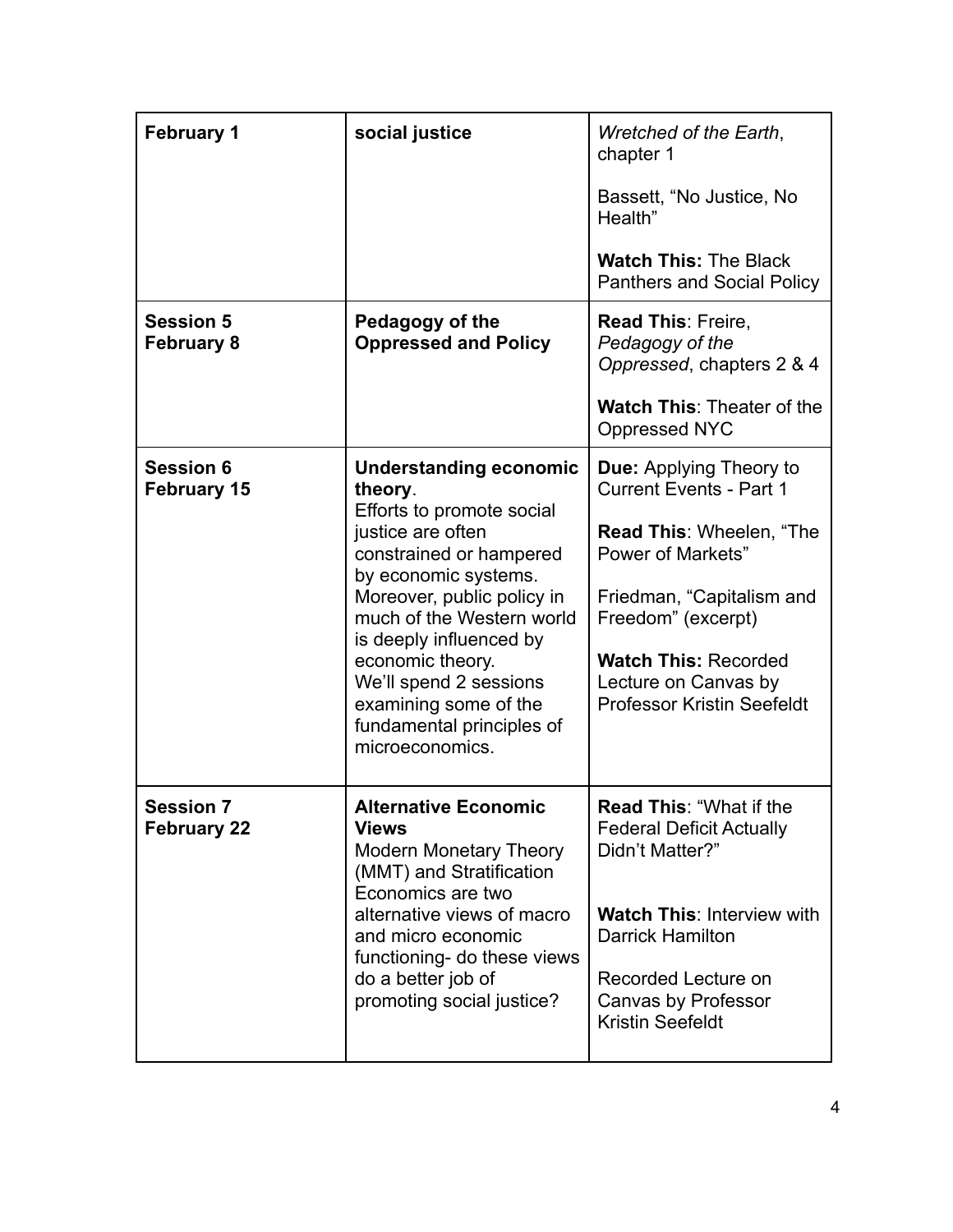| <b>March 1: SPRING BREAK - NO CLASS</b> |                                              |                                                                                                                                                                                                          |
|-----------------------------------------|----------------------------------------------|----------------------------------------------------------------------------------------------------------------------------------------------------------------------------------------------------------|
| <b>Session 8</b><br>March 8             | <b>Feminist Thought and</b><br><b>Policy</b> | <b>Read This: Gender</b><br><b>Budgeting</b>                                                                                                                                                             |
|                                         |                                              | Parker West, "Soccer<br>Moms, Welfare Queens,<br><b>Waitress Moms, and Super</b><br>Moms: Myths of<br>Motherhood in State Media<br>Coverage of Child Care<br>during the Welfare<br>Reforms of the 1990s" |
| <b>Session 9</b><br>March 15            | <b>Queer Theory and Policy</b>               | <b>Read This: Ian Buchanan,</b><br>"The Dictionary of Critical<br>Theory - Queer Theory"                                                                                                                 |
|                                         |                                              | What About the Rest of Us<br>An Overview of LGBT<br>Poverty Issues and a Call<br>to Action.pdf                                                                                                           |
| <b>Session 10</b><br><b>March 22</b>    | <b>Visioning Just Policies</b>               | Due: Applying Theory to<br><b>Current Events - Part 2</b>                                                                                                                                                |
|                                         |                                              | <b>Read This: Martin</b><br>Winiecki, "Dreaming<br>Beyond Capitalism: A<br><b>Culture Without Fear"</b>                                                                                                  |
|                                         |                                              | Walidah Imarisha, "To<br><b>Build a Future Without</b><br>Police and Prisons, We<br>Have to Imagine It First"                                                                                            |
|                                         |                                              | Anne Price, Jhumpa<br><b>Bhattacharya and Dorian</b><br>Warren, "Centering<br>Blackness: The Path to<br><b>Economic Liberation for</b><br>All"                                                           |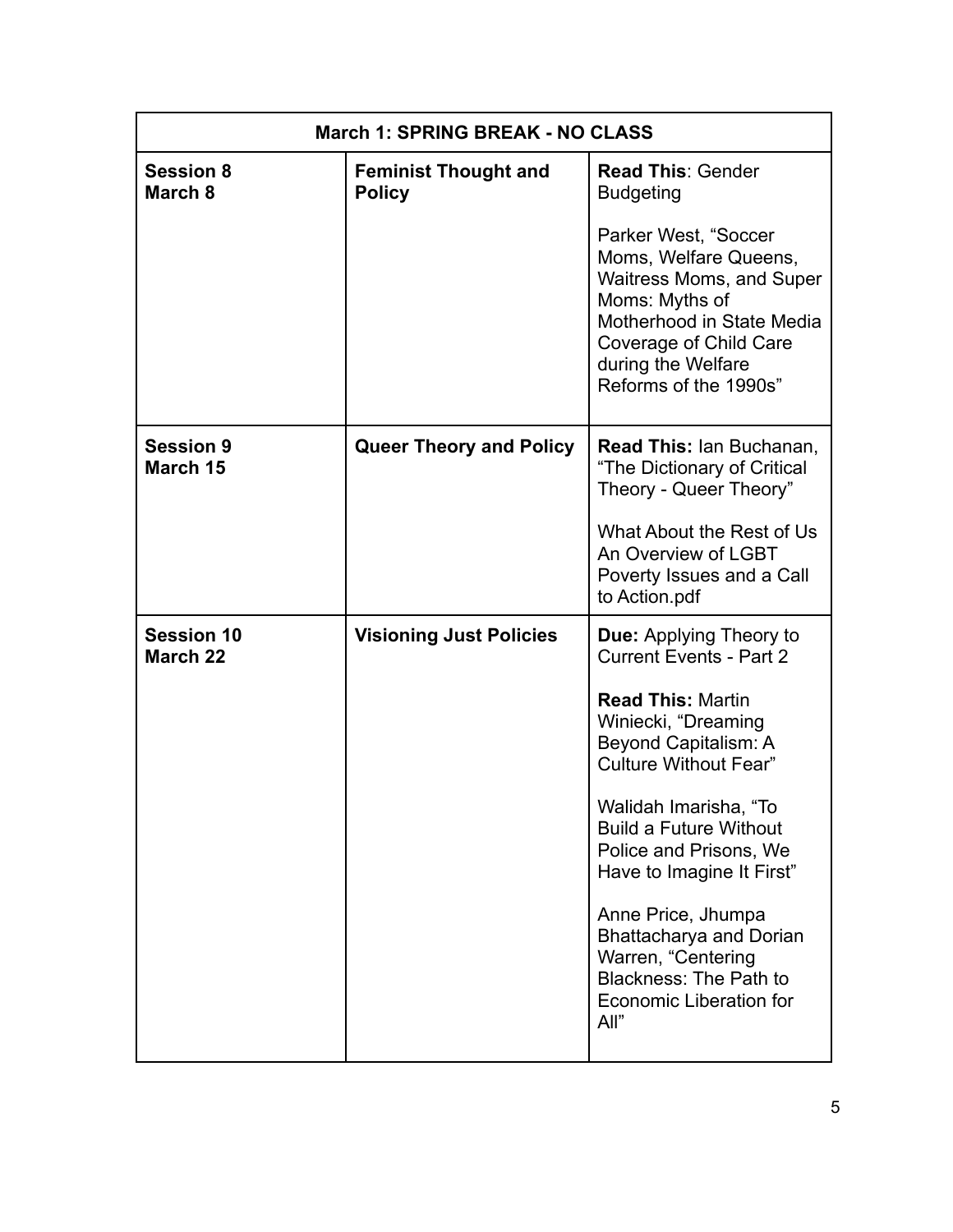| <b>Session 11</b><br>March 29 | <b>Transformative Policy</b><br><b>Processes</b>                | <b>Read This: Olin Wright,</b><br>"Real Utopias I Social<br>Empowerment and the<br>State"                                                                                |
|-------------------------------|-----------------------------------------------------------------|--------------------------------------------------------------------------------------------------------------------------------------------------------------------------|
| <b>Session 12</b><br>April 5  | Wrap-up                                                         | <b>Read This: Guy Feldman,</b><br>"Making the Connection<br><b>Between Theories of Policy</b><br><b>Change and Policy</b><br><b>Practice A New</b><br>Conceptualization" |
| <b>Session 13</b><br>April 12 | <b>Class presentations/</b><br>discussions on final<br>projects | <b>Due:</b> Proposal for a<br><b>Socially Just Policy</b>                                                                                                                |
| <b>Session 14</b><br>April 19 | <b>Class presentations/</b><br>discussions on final<br>projects |                                                                                                                                                                          |

## **c. Assignments**

Assignment instructions can also be found on Canvas in the "Assignments" section. Assignments are due by 11:59 PM on the date listed.

| <b>Assignment</b>                                             | Due date               | <b>Percent of overall grade</b> |
|---------------------------------------------------------------|------------------------|---------------------------------|
| Apply Theory To<br><b>Current Events</b>                      | 2/15/2022<br>3/22/2022 | 60% total, 30% each             |
| Proposal for a Socially<br><b>Just Policy</b>                 | 4/12/2022              | 30%                             |
| <b>Present Your Proposal</b><br>for a Socially Just<br>Policy | 4/12/2022 or 4/19/2022 | 10%                             |

# **Applying Theory to Current Events - Part 1**

This assignment has two parts, each worth 30 points, for a total of 60 points. Students will write a 3-6 page (double-spaced) essay or record a 6 to 12-minute audio/video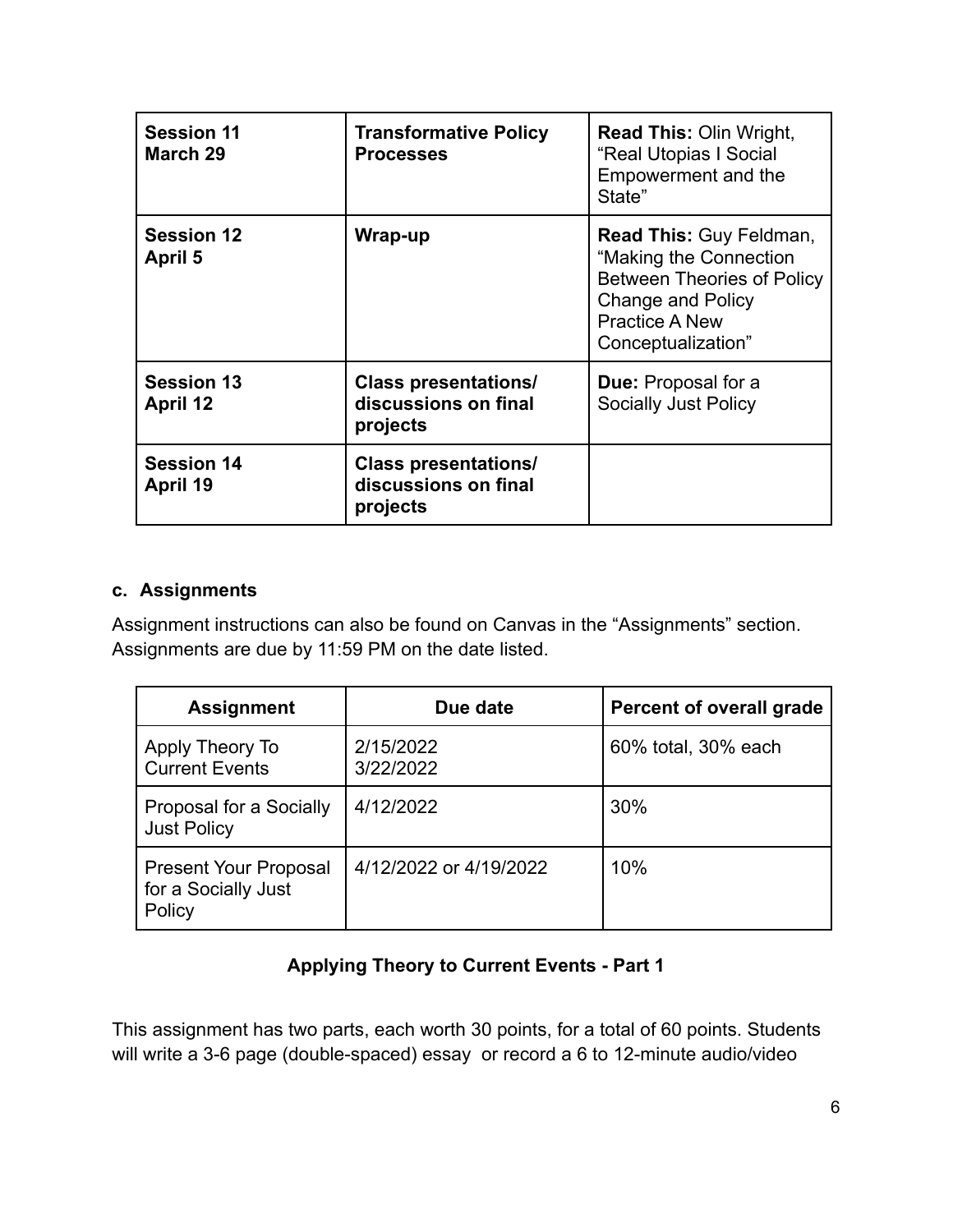recording that applies theories and frameworks we have read about and discussed in class to a story from the news.

For this assignment, you will apply Capabilities; Human Rights; Anti-Colonial; and/or Freire to "Native Americans Reliant on Hospital Feel Abandoned by U.S. During Pandemic." (Article is found on Canvas)

Students may structure the essay in any format they choose. The essay should highlight:

- Instances that illustrate the theoretical perspective(s) in action;
- Examples of how the theoretical perspective or the authors we read would respond to the story;
- Other reactions or critiques that demonstrate an ability to make connections between theory and the story/event.

# **Applying Theory to Current Events - Part 2**

This assignment has two parts, each worth 30 points, for a total of 60 points. Students will write a 3-6 page (double-spaced) essay or record a 6 to 12-minute audio/video recording that applies theories and frameworks we have read about and discussed in class to a story from the news.

For this assignment, you will apply Economic Theory, Feminist and/or Queer Theory to "The Conservative Case for Paid Family Leave." (Article is found on Canvas)

Students may structure the essay in any format they choose. The essay should highlight:

- Instances that illustrate the theoretical perspective(s) in action;
- Examples of how the theoretical perspective or the authors we read would respond to the story;
- Other reactions or critiques that demonstrate an ability to make connections between theory and the story/event.

# **Proposal for a Socially Just Policy**

**Part 1**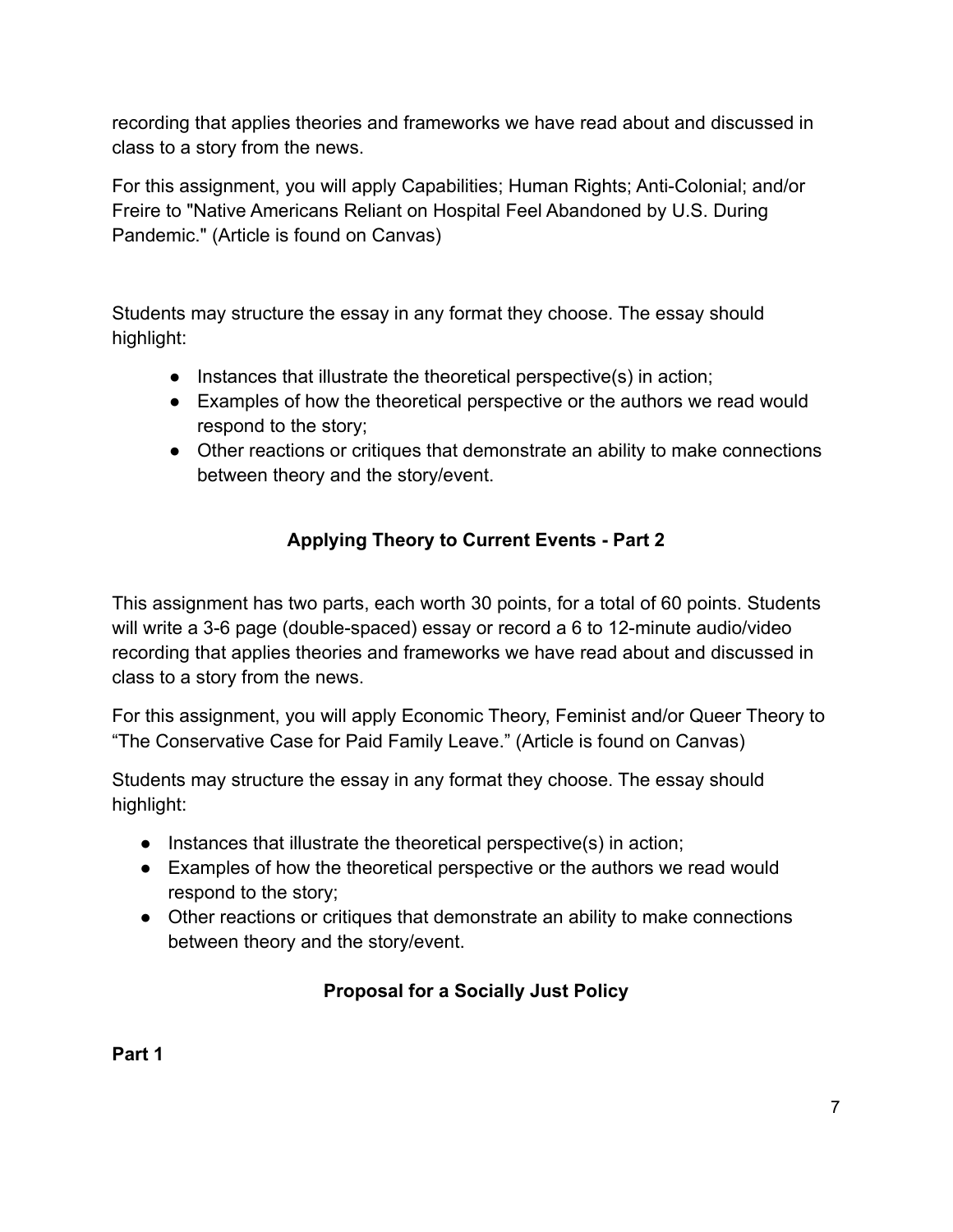Develop an alternative or new public policy that would address an issue in a socially just manner. In doing so, you will need to:

- Describe the issue, why it needs attention, and why and how it is socially unjust
- Describe your socially just alternative
- Reference at least three of the theories explored throughout the semester and how they relate to this policy issue
- Be conscious of how the policy cuts across race, ethnicity, ability status, socioeconomic status, gender identity, and sexual orientation
- Articulate why this proposal promotes social justice

Examples of this type of product can be found on Canvas.

Expected length 4-6 pages double spaced (may also have appendices)

## **Part 2 - Option 1**

Next, imagine it is 50 years in the future (2070) and we have continued moving down a path towards liberation and justice as a nation. Write a journal entry or use another medium to reflect on life now, commenting on how different things are as a result of the policy you developed having been in place over these last 50 years.

## **Part 2 - Option 2**

Describe your experience and process in developing your proposal. Questions you may want to consider include:

- Why did choose the selected theories?
- What challenges did you experience in developing your proposal?
- What did you learn by completing this assignment?

Expected length 1-2 pages double spaced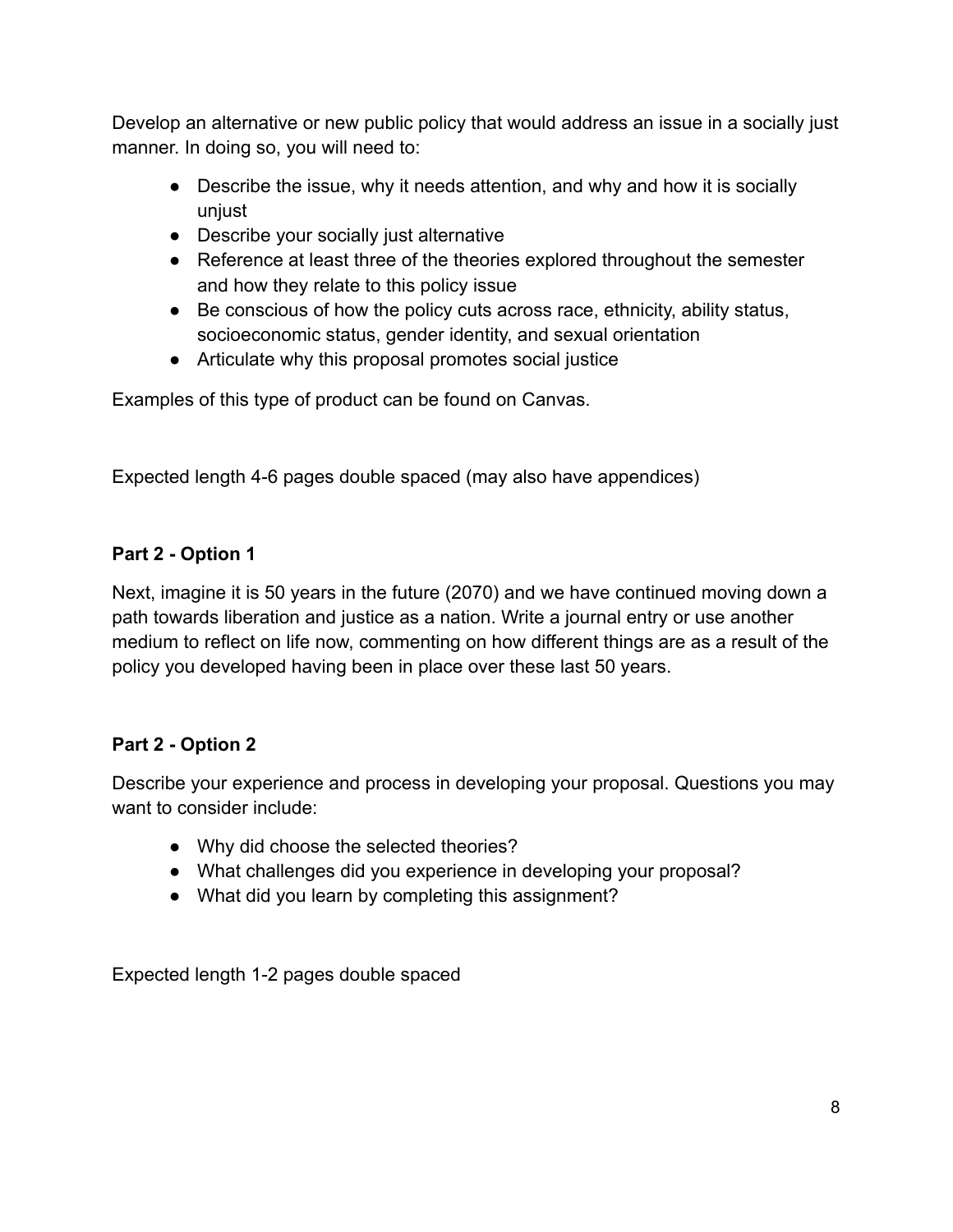Our final two class sessions will be spent on students sharing their Socially Just Policy Proposals. This is not designed to be a formal presentation. It is primarily an opportunity for discussion and reflection.

# **Applying Theory to Current Events - Extra Credit**

For extra credit, you may complete one additional modified version of the "Applying Theory to Current Events" assignment. However, instead of being provided with a current event and a theory as with the other assignments, you will select them on your own.

## **d. Attendance and class participation**

Both class attendance and active purposeful participation in class discussion and activities are paramount for the successful completion of this course. This course covers a content domain that is extensive, and given the time frame of the course each class moves quickly in discussing information.

## **e. Grading**

Please review the MSW Student Guide policies on Grades [in Academic Courses and in](http://ssw.umich.edu/msw-student-guide/chapter/1.08/grades-in-academic-courses-and-in-field-instruction) [Field Instruction](http://ssw.umich.edu/msw-student-guide/chapter/1.08/grades-in-academic-courses-and-in-field-instruction) as well as [Student Grievance procedures.](http://ssw.umich.edu/msw-student-guide/chapter/1.18/student-grievances)

Final grades will be determined on the basis of performance. Letter grades will be allocated as follows:

| $100+$ | A+ | 77-79 | $C+$ |
|--------|----|-------|------|
| 93-100 | А  | 73-76 | C    |
| 90-92  | А- | 70-72 | $C-$ |
| 87-89  | B+ | 67-69 | D+   |
| 83-86  | В  | 63-66 | D    |
| 80-82  | B- | 60-62 | D-   |
|        |    | < 60  | F    |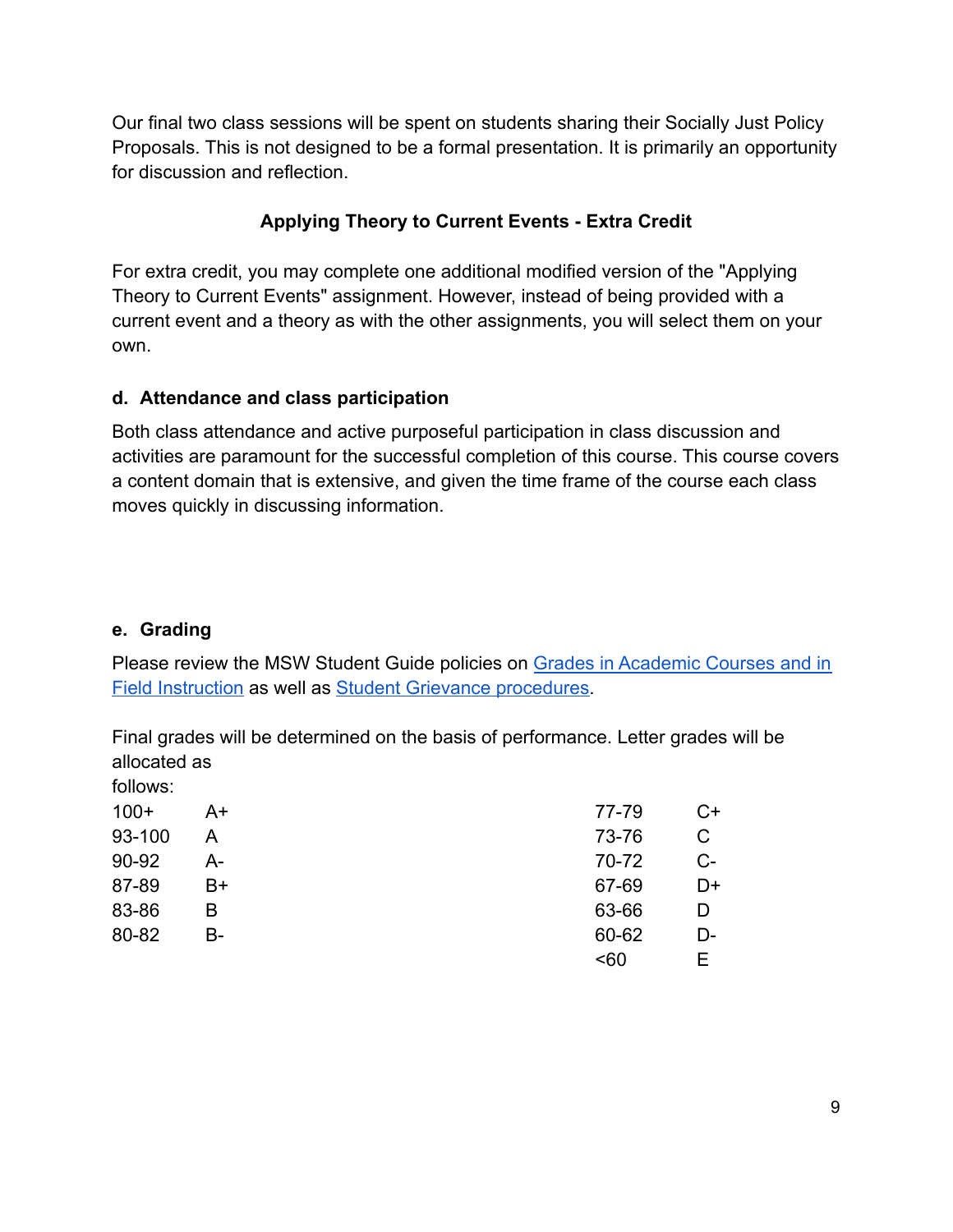## **f. Class Recording and Course Materials**

Audio and video recording of in-class lectures and discussions is prohibited without the advance written permission of the instructor. Students with an approved accommodation from the Office of Services for Students with Disabilities permitting the recording of class meetings must present documentation to the instructor in advance of any recording being done. The instructor reserves the right to disallow recording for a portion of any class time where privacy is a special concern. If the instructor chooses to record a class, they will decide which classes, if any, are recorded, what portion of each class is recorded, and whether a recording is made available on the course management website. On days when classes are recorded, students will be notified a recording is occurring. Class recordings and course materials may not be reproduced, sold, published or distributed to others, in whole or in part, without the written consent of the instructor.]

# **g. COVID-19 Statement**

For the safety of all students, faculty, and staff on campus, it is important for each of us to be mindful of safety measures that have been put in place for our protection. By returning to campus, you have acknowledged your responsibility for protecting the collective health of our community. Your participation in this course on an in-person/hybrid basis is conditional upon your adherence to all safety measures mandated by the state of Michigan and the University, including maintaining physical distancing of six feet from others, and properly wearing a face covering in class. Other applicable safety measures may be described in the [Wolverine Culture of Care](https://campusblueprint.umich.edu/uploads/Wolverine_Culture_of_Care%20sign_8.5x11_UPDATED_071520.pdf) and the [University's Face Covering Policy for COVID-19.](http://ehs.umich.edu/wp-content/uploads/2020/07/U-M-Face-Covering-Policy-for-COVID-19.pdf) Your ability to participate in this course in-person/hybrid may be impacted by failure to comply with campus safety measures. Individuals seeking to request an accommodation related to the face covering requirement under the Americans with Disabilities Act should contact the [Office for Institutional Equity](https://oie.umich.edu/american-with-disabilities-act-ada/). If you are unable or unwilling to adhere to these safety measures while in a face-to-face class setting, you will be required to participate on a remote basis. I also encourage you to review the **[Statement of Student Rights and](https://oscr.umich.edu/statement#1)** [Responsibilities](https://oscr.umich.edu/statement#1) and the COVID-related Addendum to [the Statement of Student Rights](https://oscr.umich.edu/sites/oscr.umich.edu/files/2020_statement_addendum_final_approved.pdf) [and Responsibilities.](https://oscr.umich.edu/sites/oscr.umich.edu/files/2020_statement_addendum_final_approved.pdf)

## **h. Health-Related Class Absences**

Please evaluate your own health status regularly and refrain from attending class and coming to campus if you are ill. You are encouraged to seek appropriate medical attention for treatment. School of Social Work students who miss class due to illness of